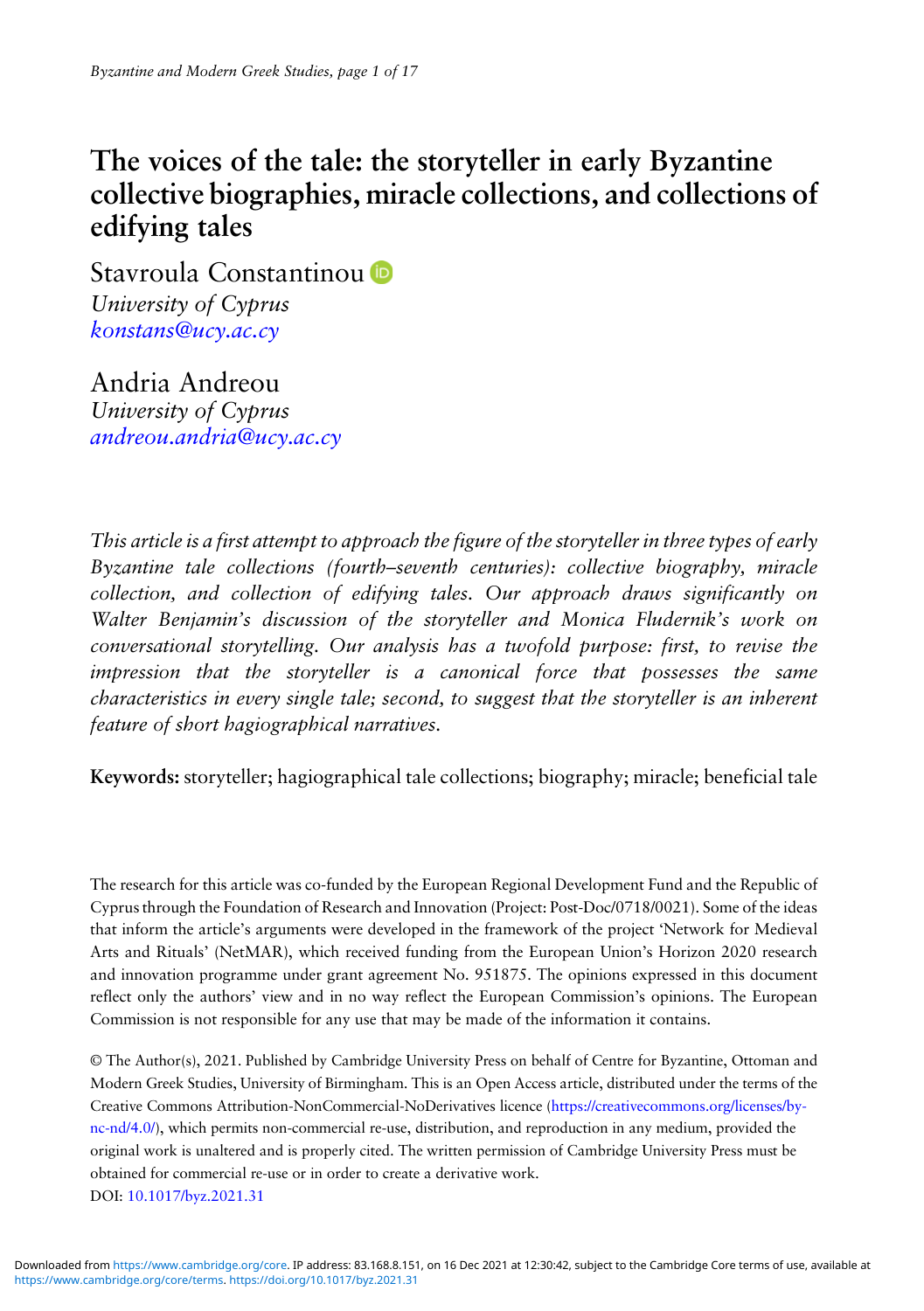Let us start by citing the prologues of three early Byzantine collections of hagiographical tales: a collective biography (*History of the Monks in Egypt*, fourth century; hereafter HME), a miracle collection (Miracles of Thekla, fifth century; hereafter MT), and a collection of edifying tales (Lausiac History, 420; hereafter LH):

For He brought us to Egypt and showed us great and wonderful things which are worthy of being remembered and recorded. … The pious community … has asked me repeatedly to write them an account of the practices of the Egyptian monks which I have witnessed.<sup>1</sup> ( $HME$ )

I have assembled her miracles scattered here and there and published them in this small collection.<sup>2</sup> (MT)

I wrote down some of the things I saw, and also some accounts I heard from the holy fathers.<sup>3</sup>  $(LH)$ 

As attested in these authorial comments, the tales were originally transmitted orally. At some point a pious man, such as a monk from a Jerusalemite monastery on the Mount of Olives, a priest serving Thekla's shrine in Seleukeia, and the monk Palladios and later bishop of Helenopolis in Bithynia, $\frac{4}{3}$  committed them to writing after drawing on his own experiences and making a selection from the tales he managed to assemble during his encounters with other storytellers, his researches, and his travels, producing thus an anthology that enabled the survival of the stories in different versions and languages over the centuries.<sup>5</sup> The three writers in question, as with most hagiographers producing tale collections, assume the storyteller's role as defined by Walter Benjamin in his well known essay 'Der Erzähler: Betrachtungen zum Werk Nikolai Lesskows' (1936).<sup>6</sup>

The storyteller, Benjamin tells us, is the individual who has the ability to tell and re-tell stories that are transmitted from mouth to mouth and from generation to generation over the centuries. These stories are either collected through travelling to

1 Tr. N. Russell, The Lives of the Desert Fathers: the Historia Monachorum in Aegypto (Oxford 1981), 49; ed. A.-J. Festugière, Historia monachorum in Aegypto (Brussels, 1971).

2 Trans. S. Fitzgerald Johnson, 'Miracles of Saint Thekla', in A.-M. Talbot and S. Fitzgerald Johnson (tr.), Miracle Tales from Byzantium (Washington, DC 2012), 3; ed. in G. Dagron, Vie et miracles de sainte Thècle: texte grec, traduction et commentaire (Brussels 1978).

3 Trans. R. T. Meyer, Palladios: The Lausiac History (Mahwah, NY 1964), 18–19; ed. in C. Butler, The Lausiac History of Palladius, vol. 2 (Cambridge 1898), 1–169.

4 For the author of the HME, see B. Ward, 'Introduction', in Russell, Lives of the Desert Fathers, 1–46 (7); as for the hagiographer of Thekla's miracle anthology, see G. Dagron, 'L'auteur des "Actes" et des "Miracles" de Sainte Thècle', Analecta Bollandiana 92.1/2 (1974) 5–11; Dagron, Vie et miracles de sainte Thècle, 13–19.

5 The LH, for example, one of the most popular early Byzantine hagiographical tale collections, (Butler, The Lausiac History of Palladius, Vol. 2, iii–iv). There are different versions of the Lausiac History in Latin and Oriental languages (Butler, The Lausiac History of Palladius, Vol. 1, 6–172).

6 W. Benjamin, 'The storyteller: reflections on the works of Nikolai Leskov', in W. Benjamin, Illuminations: essays and reflections, ed. H. Arendt, tr. H. Zohn (New York 1969), 83–109.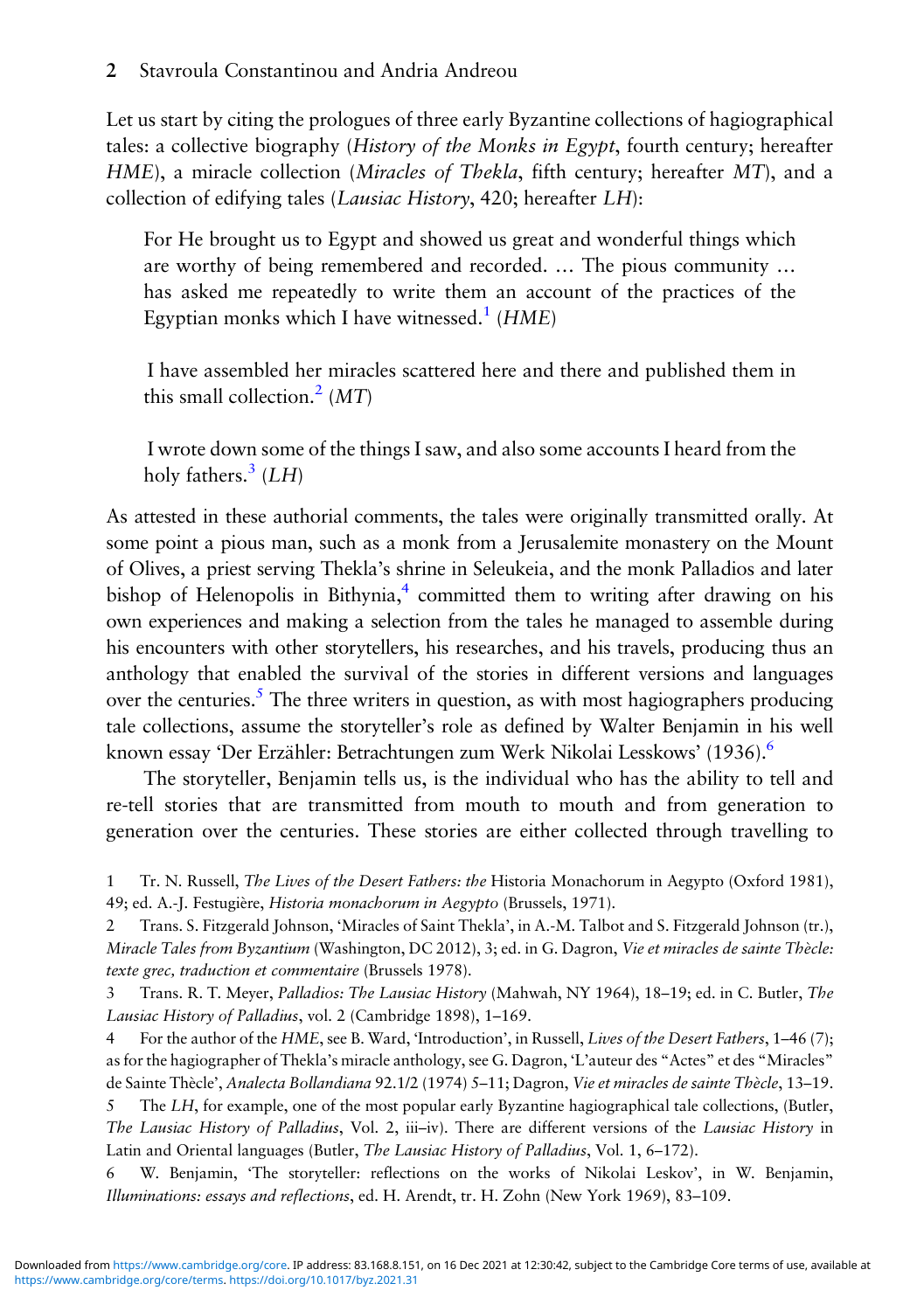distant places or acquired through access to local lore. 'The storyteller', Benjamin goes on, 'takes what he tells from experience – his own or that reported by others. And he in turn makes it the experience of those who are listening to his tale. … Storytelling is always the art of repeating stories.<sup>,7</sup> For this reason, 'storytellers tend to begin their story with a presentation of the circumstances in which they themselves have learned what is to follow, unless they simply pass it off as their own experience'.<sup>8</sup> Such a tendency can be detected in our hagiographical storytellers. John Moschos, for instance, introduces the third tale of his Spiritual Meadow (seventh century; hereafter SM) thus: 'At the lavra of our holy father Sabas we met Athanasios. The elder told us this tale.<sup>59</sup>

For Benjamin, storytelling is craftsmanship. The storyteller works with his material and fashions it in a solid, useful, and distinctive way. In so doing, the storyteller becomes a teacher and a sage offering counsel to his audiences, taking the form of a moral message, a piece of practical advice, a proverb, or a maxim. In short, the storyteller does not just communicate a story, but allows his listeners to integrate the story into their own experience, which they are, in turn, invited to share with others by becoming storytellers, too. Storytelling emerges as a gift, an act of generosity which the receiver should reciprocate sharing his own experience in the form of another story or in circulating the same story in his own distinctive voice. In Benjamin's closing words, 'the storyteller is the figure in which the righteous man encounters himself'.<sup>10</sup> This 'righteous man' might be the hero of the story, the storyteller himself who identifies with his hero, and the listener who associates with both hero and storyteller.

It is precisely this sense of the virtuous forces that unite hero, storyteller, and listener which Byzantine hagiographical storytellers espouse. As the anonymous storyteller of the HME emphatically points out, 'I have therefore trusted in their [the monks of his monastery in Jerusalem] prayers to apply myself to the composition of this narrative so that I too should derive some profit from the edifying lives of these monks [in Egypt] through the imitation of their way of life' ( $HME$ , prol. 17–20).<sup>11</sup> The hagiographerstoryteller undertakes to commit to writing the stories he has collected through his journey to the Egyptian desert and to describe his experiences with the desert Fathers with the intention of offering a gift to both himself and his fellow monastics, and by extension to anyone who would read or listen to his stories. His own storytelling that brings to life that of the desert Fathers aims at inspiring himself and his fellow monastics to somehow replicate the Fathers' conduct and storytelling tradition. It is in fact our storyteller's generosity and very purpose that fill the HME with moral insistence and believability.

- 7 Benjamin, 'Storyteller', 87, 91.
- 8 Benjamin, 'Storyteller', 92.

9 Transl. (with minor changes) J. Wortley, John Moschos, The Spiritual Meadow (Pratum Spirituale) (Kalamazoo 1992), 5; ed. in Patrologia Graeca 87/3: 2852–3112, at 2853.

- 10 Benjamin, 'Storyteller', 109.
- 11 Russell, Lives of the Desert Fathers, 49.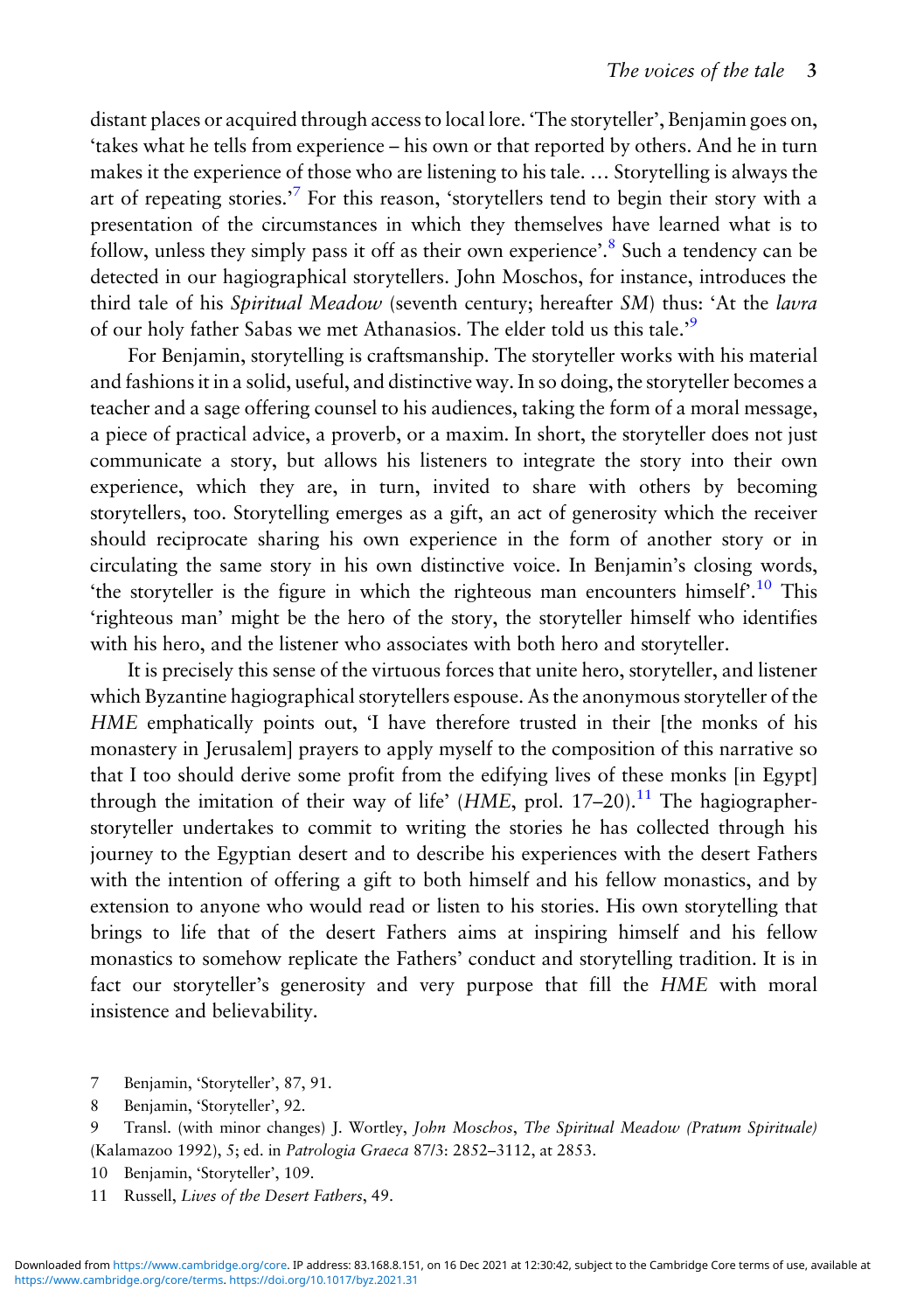#### 4 Stavroula Constantinou and Andria Andreou

Drawing on Benjamin's concept of the storyteller and Monika Fludernik's work on conversational storytelling, as exemplified in her book Towards a 'Natural' Narratology  $(1996)$ ,<sup>12</sup> the present article approaches the profiles, forms, and functions of the storyteller as detected in three categories of early Byzantine hagiographical tale collections: collective biographies, miracle collections, and collections of edifying tales.13 The present investigation embraces Fludernik's axiom that storytelling constitutes an archetype of all narration in its function as a form of narrative. Even though Fludernik, like most narratologists, $14$  focuses on longer narrative structures as these have developed from oral storytelling to the realist novel and beyond, her fundamental association of the storyteller with orality proves useful in our attempt to investigate the voice(s) of Byzantine tales emerging from a strong oral tradition, that of early monasticism, and having a didactic, moral, but also entertaining character.

It has to be pointed out, however, that both Benjamin and Fludernik treat the figure of the storyteller as a canonical force that possesses the same characteristics in every single tale. The present study, in contrast, argues that this is not always the case in the examined tales. In an effort to unearth the mechanisms that underpin the function of the storyteller, we argue that in Byzantine tales there are at least two modes or manners under which the storyteller function operates: single-voice storytelling and chain storytelling. These are materialized in three types of storytellers: the single omnipresent storyteller, the chain storyteller, and the combined storyteller.

The prime distinction between the two modes of storytelling detected in our corpus concerns the number of voices involved in tale transmission. In this respect, single-voice storytelling is defined as the mode performed by an omnipresent storyteller, identified with the author of the collection and responsible for transmitting all its tales. Chain storytelling, on the other hand, refers to the mode in which a particular tale is transmitted through a sequence of storytellers. This type of storytelling is enacted when a storyteller confides a tale to someone who then re-tells it to another individual, who, in turn, transmits it to a third potential storyteller, and so on, reflecting the innumerable times that a tale is orally transmitted through the centuries. On the level of the tale collection, however, the final link in the chain is the voice of the storyteller-hagiographer.

#### 12 M. Fludernik, Towards a 'Natural' Narratology (London 1996).

13 For an introduction to each of these three hagiographical collections, see P. Cox Miller, 'Strategies of representation in collective biography: constructing the subject as holy', in T. Hägg and P. Rousseau (eds) Greek Biography and Panegyric in Late Antiquity (Berkeley 2000) 209–54; S. Efthymiadis, 'Collections of miracles (Fifth-Fifteenth Centuries)', in S. Efthymiadis (ed.), The Ashgate Research Companion to Byzantine Hagiography, vol. 2: Genres and Contexts (Farnham 2014), 103–42; A. Binggeli, 'Collections of edifying stories', in Efthymiadis, The Ashgate Research Companion to Byzantine Hagiography, vol. 2, 143–59.

14 S. Copland, 'To be continued: the story of the short story theory and other narrative theory', Narrative 22.1, 132–49.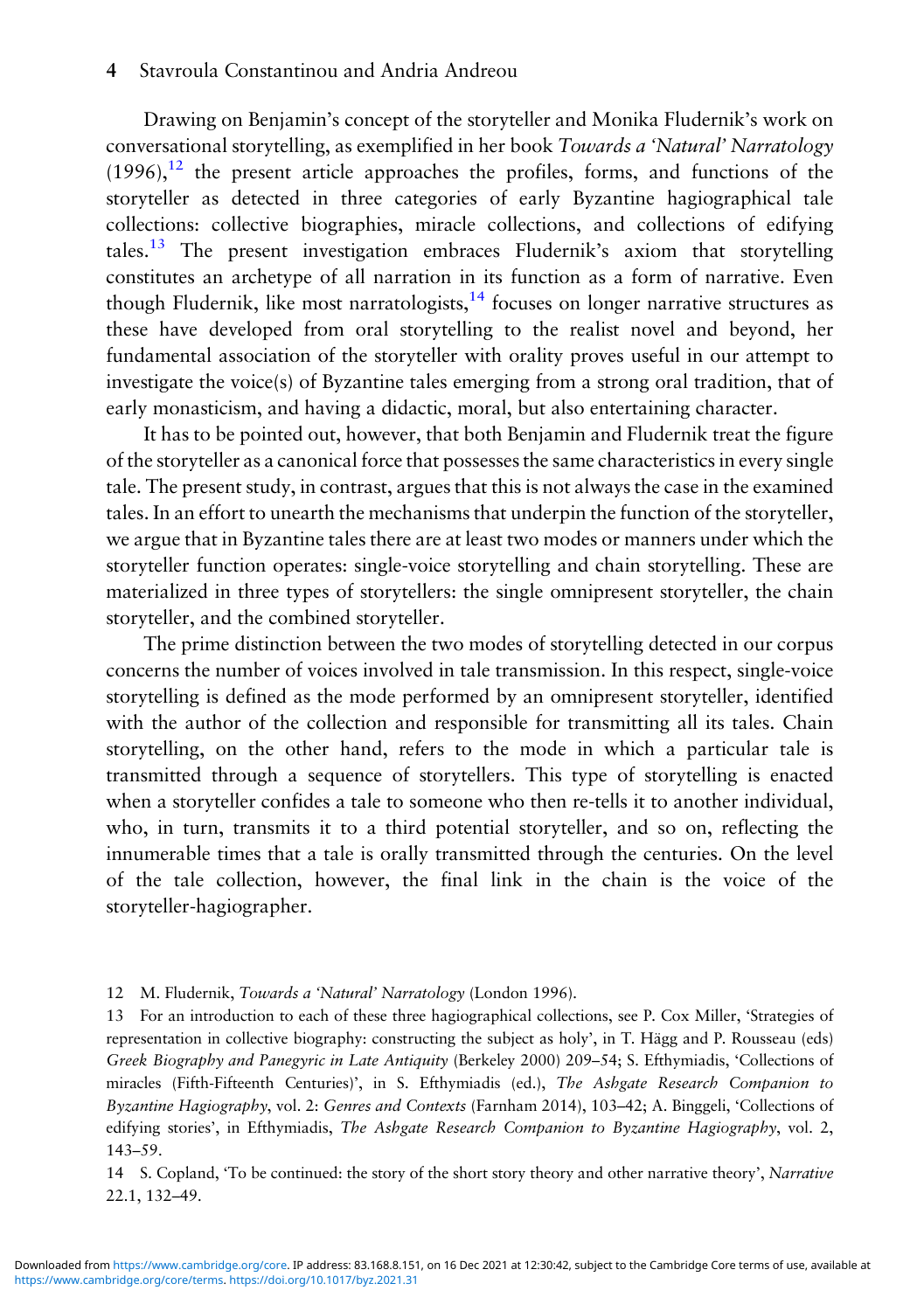In the collections we examine, the aforementioned modes of storytelling appear either separately or together and seem to be associated with the subgenre to which each tale belongs. Single-voice storytelling is dominant in collections of miracle tales associated with a particular shrine and devoted to a saint's miraculous deeds. Chain storytelling, by contrast, rarely appears on its own but usually in the form of what we call 'combined storytelling', that is storytelling at times heard through a single voice and at other times transmitted through a chain of voices. Combined storytelling is central in collective biographies and collections of edifying tales which include stories concerning different individuals dispersed in time and space, a reality that necessitates a collective tale exchange.

Combined storytelling takes the following form: the omnipresent storyteller, who is also the author of the collection, appears from the outset, in the text's prologue, and undertakes to tell a considerable number of the collection's tales. The remaining tales of the collection are presented as reaching the storyteller-author through a chain of storytellers. There is, however, a storytelling differentiation between collective biographies and collections of edifying tales. In the first, the omnipresent storyteller is overshadowed to a great degree by the existence of the storyteller chain; while in the latter, the omnipresent storyteller and the chain of storytellers are represented in equal terms.

Besides their implications for genre, storytelling modes and the type of storyteller emerging from each collection category have structural implications for texts. Such a structural implication concerns the organization of the tales within a collection. The arrangement of the stories in miracle collections is often determined by the miracle's type (e.g. healing miracle) and/or the beneficiary's character determined by age, gender, status, and physical condition. The organization of stories in collective biographies and collections of edifying tales, on the other hand, is mostly made according to the hagiographer's movement in space as he meets different ascetics. These ascetics may be the protagonists of the stories, in which case their name and/or deed(s) appear in the tale title, or they may be storytellers sharing one or more stories with the hagiographer.

Of course, the interpretative guidelines suggested here are not meant to be applied as holistic frames. In other words, this study does not wish to imply, for instance, that combined storytelling never occurs in miracle collections. Furthermore, it would be unreasonable to suggest that the storytelling type of a specific collection does not also acquire unique features which are determined by authorial creativity. However, as our analysis demonstrates, these proposed interpretative guidelines can be a valuable theoretical tool in this first attempt to understand the complex figure of the storyteller in early Byzantine collections of hagiographical tales.

## Single-voice storytelling

In a number of early Byzantine miracle collections, the figure of the storyteller is quite robust. He is mostly a learned man from the ecclesiastical hierarchy who undertakes to re-tell the tales he has heard and to present his own personal experiences which he shapes as independent stories. Through his all-pervasive voice, he seems to exemplify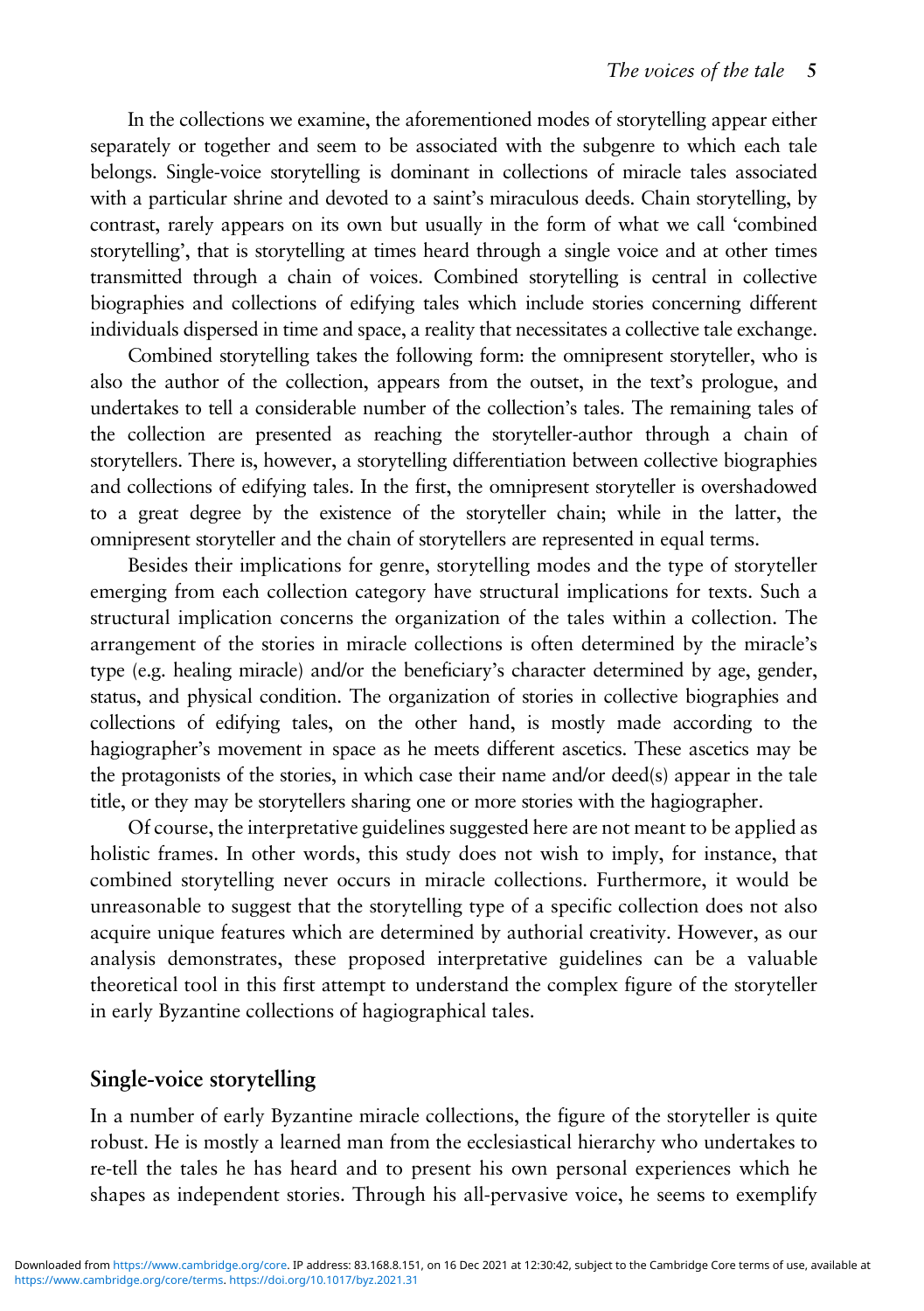Benjamin's and Fludernik's view of the storyteller as a single and unchanged force predominant throughout the text: the miracles' storyteller becomes atemporal as Benjamin would have it. At the same time, his tales become ahistorical, since the events they relate could have occurred at any time from the saint's death to the time of any given audience. Despite their ahistoricity, however, the tales are permeated by an essentially unchanged locality, the saint's shrine.<sup>15</sup>

The single storyteller is present in all parts of his collection: its prologue, epilogue, and every single tale in an attempt to gain the audience's trust which has to be continuously nourished in order to remain strong until the end of the text and thereafter. To achieve this crucial purpose, the storyteller does not just tell tales: he reveals his own experiences, feelings, and thoughts, and assumes the role of an authoritative commentator and teacher. Mostly the storyteller shares his experiences and internal world in the tales involving episodes he himself witnesses or events in which he has a central role. Such semi- or fully autobiographical tales render the storyteller even more trustworthy and bring him closer to his audience. A case in point is an autobiographical tale from Thekla's miracles:

I blush to tell of the miracle concerning myself … But I will tell it nevertheless … 'Anthrax' is the name given by physicians to a certain malady which feels like a hotly burning inflammation  $\dots$  I contracted this in one of my fingers on one hand ... I was greatly afraid, as were the doctors ... They decided next to ... amputate the finger … This is the vision which happened to me. But when daylight appeared and began to shine, I found I had been delivered from that fierce pain and suffering, so that I was even smiling and gladdened at the blessed vision.<sup>16</sup> (MT, ch. 12,  $\S$ 1-3)

Before setting out to tell the miracle tale, the storyteller's autobiographical voice highlights his embarrassment for having to talk about himself. In so doing, the storyteller attempts to create a self-portrait of a modest man whose aim is to glorify Thekla, even if he has to talk about the special treatment that he receives from her as one of her truest devotees. In fact, he does not fail to bring to the fore in a number of tales his particular relationship with the martyr in a further strategy to establish his authority as a storyteller, or, in Benjamin's terms, a sage. In the autobiographical miracle tale cited above, the storyteller lays himself open. He talks about his personal experience of a dangerous and painful disease which threatens his bodily integrity and

15 For the authors, audiences, and localities of Byzantine miracle collections, see S. Constantinou, 'Horizons of clerical authors and audiences: towards a sociology of the miracle story collection', Proceedings of the 23rd International Congress of Byzantine Studies, Belgrade, 22–27 August 2016, Round Tables (Belgrade 2016), 86–90, [http://www.byzinst-sasa.rs/srp/uploaded/PDF%20izdanja/round%](http://www.byzinst-sasa.rs/srp/uploaded/PDF%20izdanja/round%20tables.pdf) [20tables.pdf](http://www.byzinst-sasa.rs/srp/uploaded/PDF%20izdanja/round%20tables.pdf); the characteristics of the Byzantine miracle collection from the fourth to the fourteenth centuries are investigated in S. Constantinou, Byzantine Thaumaturgic Narratives: the art of miracle story collection (forthcoming).

16 Fitzgerald Johnson, 'Miracles of Saint Thekla', 47–49.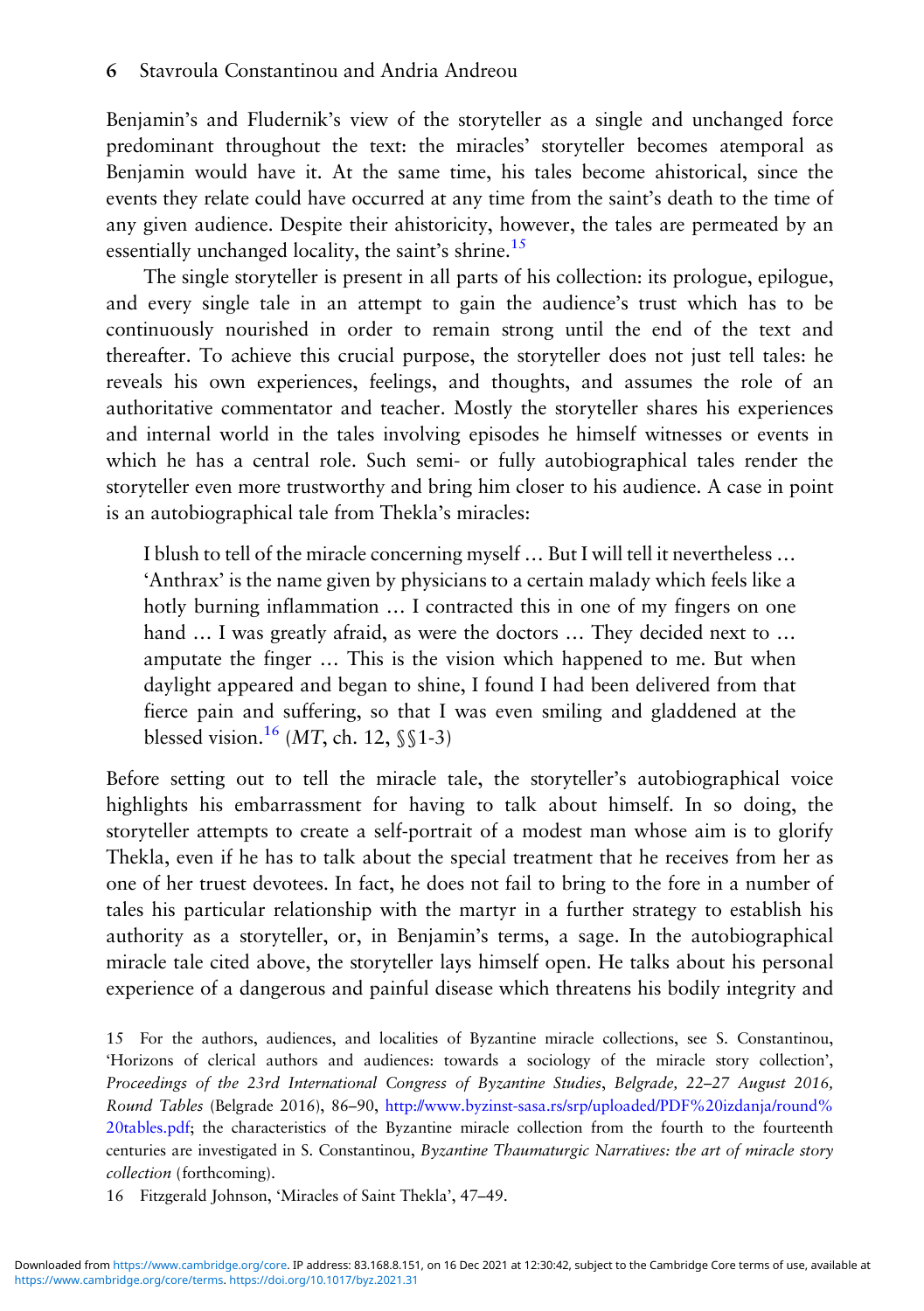shares his anxieties and fears. He thus reveals part of his humanity with which his listeners may identify.

The single omnipresent storyteller does not only disclose his own experiences and feelings but tells his audience how to experience his tales. A case in point is the following passage from bishop John's Miracle Collection of Demetrios (seventh century; hereafter  $MD$ ):<sup>17</sup>

Listen to what has happened, listen; yet do not raise your spirit only to the point of admiration and praise towards the martyr, but by completely observing the willingness and love of the bearer of the palm *(athlophoros)*, embrace this with all your soul and strength and, so that you emerge as careful listeners and, through this, as genuine friends of his benevolence.<sup>18</sup> (MD, ch. 10,  $$85$ )

As he is about to narrate a turning point in the story, the storyteller interjects for his listeners clear instructions regarding the way they should emotionally process the narration that is about to follow. John exhorts his audience to listen carefully because it is only through attentive listening that they will be able to express their admiration for the martyr's deeds and make the story as part of their own emotional and mental world and thus allow them to reach a state of intimate friendship with the martyr.

In addition to providing an avenue into his emotional world, the single omnipresent storyteller also seeks to create a relationship with his audience by assuming a commentator's role, expresses his opinion about certain incidents and the persons involved. For example, in a tale included in MT, which concerns the healing of a child's injured eyes, the storyteller interrupts the course of events exclaiming:

Which part of our body is as beautiful as this? Which is so necessary and useful, as radiant eyes which see as much as they illumine, and which receive and impart an equal amount of light in all activities? Just as in this firmament, if one should remove the second-ranked of the luminous bodies [the moon], one would significantly diminish the beauty of heaven itself, but also of the earth.<sup>19</sup> (MT, ch. 24, §2)

The questions addressed to the audience are not simply meant to add emphasis to the importance of the martyr's miraculous deeds, but also to remind the audience of the storyteller's significant roles as a transmitter and exegete of the saint's supernatural actions. A similar effect is achieved when the storyteller postpones the telling of the tale to offer explanations about phenomena and objects that might not be clear or known to his audience. This is, for instance, a very common practice of bishop John, who makes extended interjections to explain how, for example, a siege engine is constructed and used by the enemies of Thessaloniki, the city of the martyr Demetrios.

- 18 Unless otherwise indicated, translations are our own.
- 19 Fitzgerald Johnson, 'Miracles of Saint Thekla', 96, 98.

<sup>17</sup> Ed. in P. Lemerle, Les plus anciens receuils des miracles du saint Démétrius, 1 (Paris 1979), 50–241.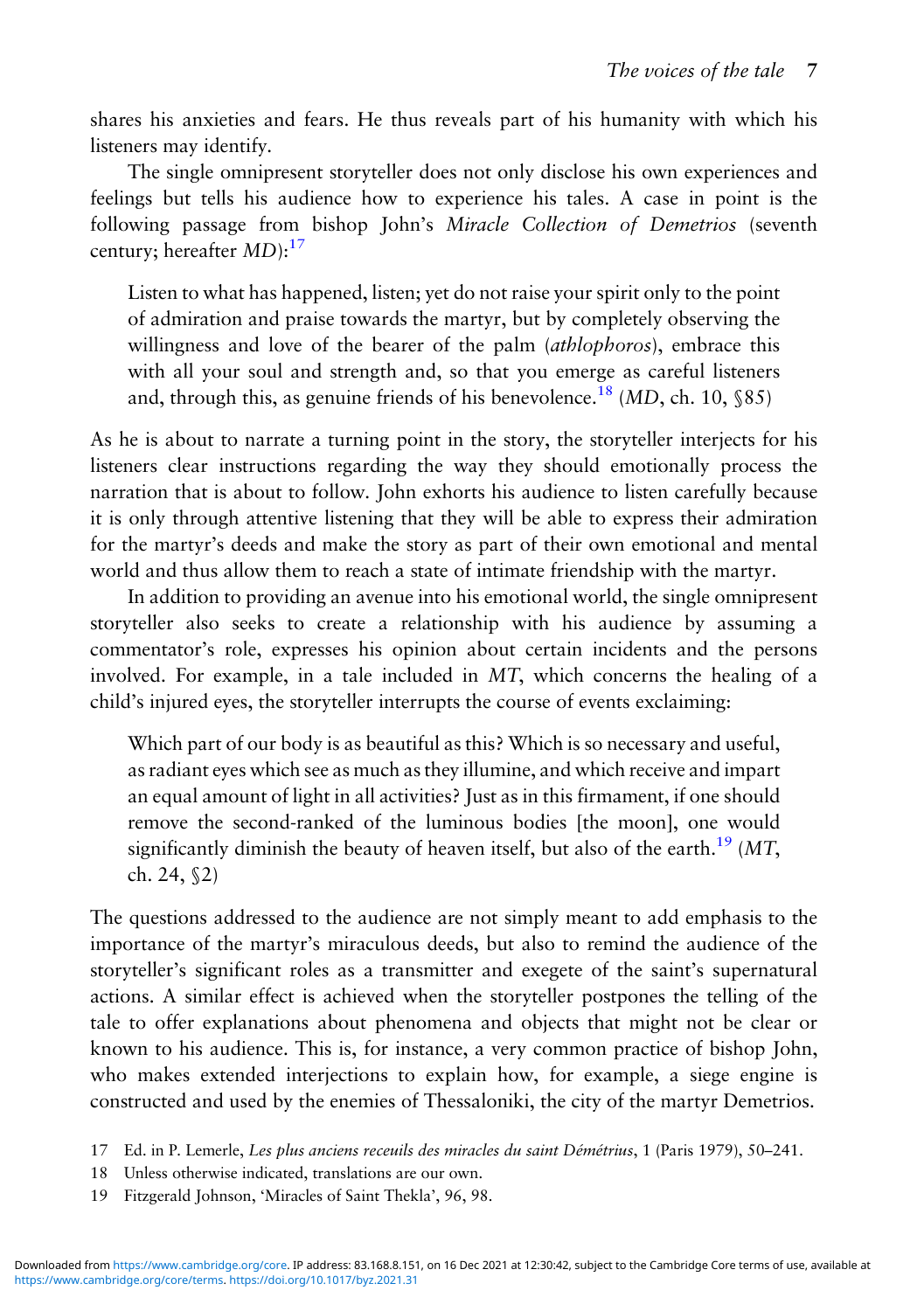As a teacher, the omnipresent storyteller offers counsel. In the MD, for instance, when the storyteller is about to tell a miracle of punishment, he turns to his audience to say the following:

We will lay out for your pious hearing a punishment ... which the *athlophoros* unleashed upon a certain man … who sinned as if he were a child. And let this narration act as an incitement and advice so that you do not scorn the holy by resting on the saints' God-inspired forbearance; instead, you should be in a state of constant vigilance … first over your own hearts, but also over every blasphemous or unwise word that you may utter. (MD, ch. 11, §95)

The storyteller prompts his audience not to take advantage of the saints' benevolence, suggesting that what is to follow should be received as a lesson, as a possibility that could be avoided depending on each listener's behaviour. This feature once again coincides with Benjamin's elaboration of the storyteller acting as a sage who offers guidance and advice to his listeners. In the same way, a miracle of healing or salvation is brought forth by the storyteller in the form of aspiration – as an event likely to happen to one in need, given that the recipient has mastered certain personality traits, such as faith, piousness, and patience, that increase the likeliness of a miracle to occur. Thus, the storyteller teaches his audiences what it means to be pious and impious. The first provokes the saint's benevolence, the latter his punishment.

As our analysis has demonstrated, the omnipresent storyteller emerges as an authoritarian voice which is linked to a male persona dominantly established within the text. He can appear at any time to offer comment or clarification, to counsel, to reveal his interior world, to direct and guide his audience, and to ensure that his tales become his listeners' experience.

## Chain storytelling

Combined storytelling involves features of both the single-voice and the chain mode. As a result, texts in which combined storytelling is prominent, demonstrate similarities, but also significant differences as regards the profile and functions of the voice-carrier(s). In general, collective biographies place more emphasis on a chain of storytellers rather than on an omnipresent storyteller. Chain storytellers too are pious men of equal spiritual status one with another, or enjoy a disciple–teacher relationship. Yet their personalities are quite elusive. In the first tale of the HME, for example, the first storyteller of the text's first chain, John of Lykopolis, is introduced as follows:

In the territory of Lyko in the Thebaid we visited the great and blessed John, a truly holy and virtuous man. From what he did it was obvious to everyone that he possessed the gift of clairvoyance.<sup>20</sup> (*HME*, ch. 1, 1–4)

20 Russell, Lives of the Desert Fathers, 52.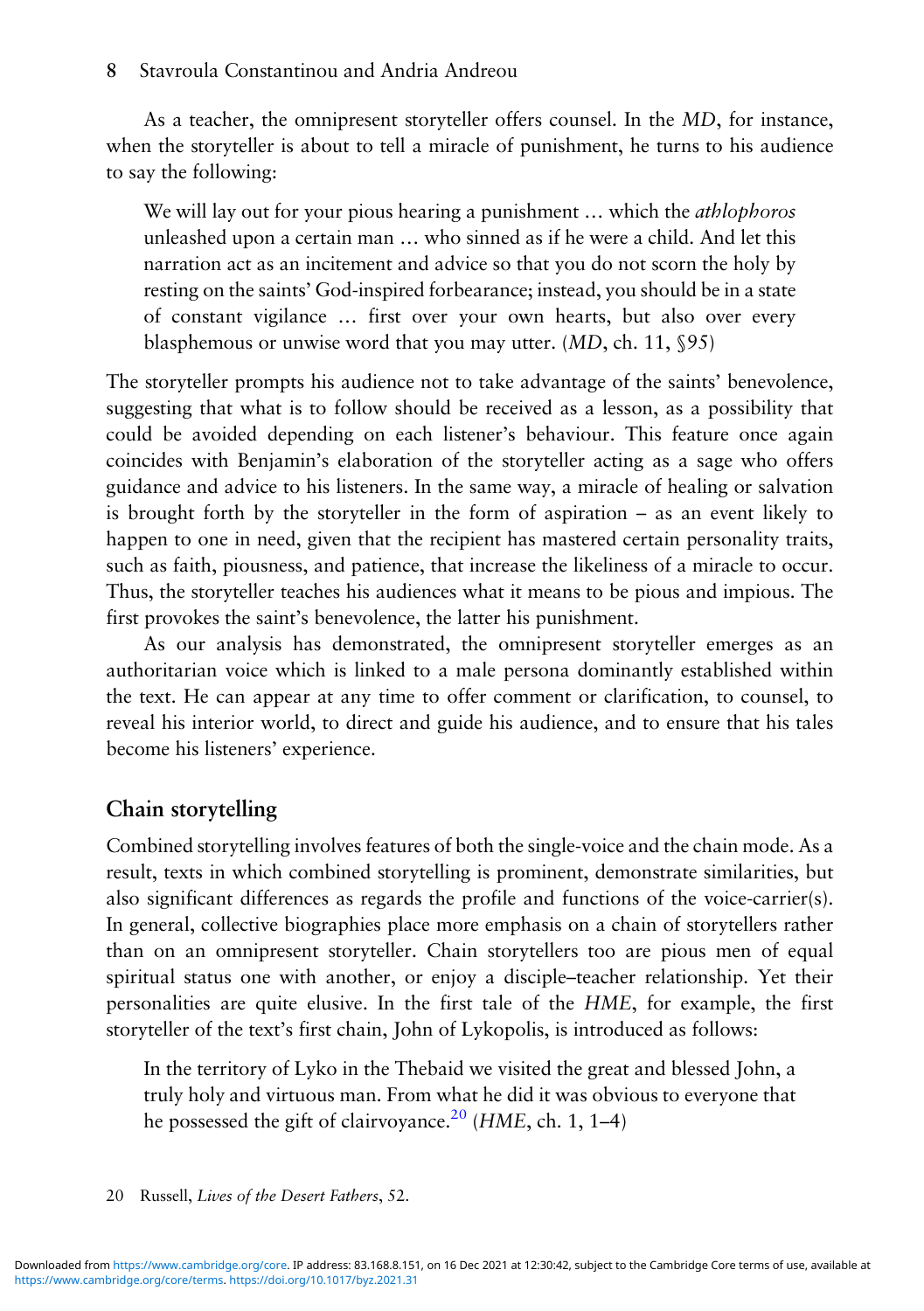All the information concerning John as a storyteller is given in no more than two printed lines, and it concerns the degree of his holiness through which the authenticity and divinity of his tale are confirmed. The same practice is followed also for the other storytellers forming the text's various chains.

A similar phenomenon can be observed also in the LH. At some point, a certain man named Didymos is introduced into the narrative, and he undertakes to tell his own story and that of a woman named Alexandra  $(LH, ch. 4, \S1)$ . The only actual information the audience is offered about Didymos is that he is a blind uneducated author, who died at the age of 85. Remarkably, these are some of the most informative references to a storyteller in the LH, since other chain storyteller profiles tend to be even vaguer.<sup>21</sup> In this respect, in contrast to an omnipresent storyteller, such as that of MT, a storyteller in a chain provides no tangible sense of his personality. His speaking voice is quite remote. Sometimes it becomes so distant that it gives the impression of a bodiless divine voice.

Chain storytellers are always on the move. A storyteller might even travel afar to find other storytellers who could be worthy transmitters of his tale(s), as well as storytellers prepared to share their own tales with him. For example, Palladios, the main storyteller of the LH, tells us how he came to visit the monks of Nitria. He was prepared to traverse deserts, sail lakes, and climb mountains in order to secure tales worthy of transmission and to find storytellers willing to share them with him (LH, ch. 7, §§1–2). Yet in this case and in other collections with combined storytelling, the recipient is not offered any detailed information about the chain storyteller, and the storyteller is certainly not at pains to form a relationship with his audience. One is thus left to wonder what Benjamin's image of the sage is premised on. This impression arises from the succession of so many holy fathers and virtuous disciples who assume the storyteller's role. Put differently, since every father follows another in swift succession, and since each of them is equally holy or even holier than his predecessor, the authoritative function of these storytellers is closely linked to their holy profile, and thus the tales they tell emerge as valid lessons and as 'beneficial for the soul'.

Perhaps the most telling differentiation between the pure single-storytelling mode and that of combined storytelling with a focus on the chain, is the way in which Benjamin's view of the storyteller as providing his audience with an atemporal experience is manifested. While, as already indicated, the atemporal experience of the miracle tale is associated with the likeliness of the miracle to occur at any time, the atemporal experience in chain storytelling is provided through the blending of different storytellers' voices; at times, it is difficult to discern who is speaking and when the tale takes place. Such an example is once again provided in the HME. When our main storyteller along with his group of monks pay a visit to Kopres, the latter, after following the standard ritual presented in the text, that is the washing of the visitors'

<sup>21</sup> There is, for example, no information for the storyteller Arisios, who is mentioned for the first time in ch. 7, §6 and who narrates the story of Amoun in the next chapter (ch. 8).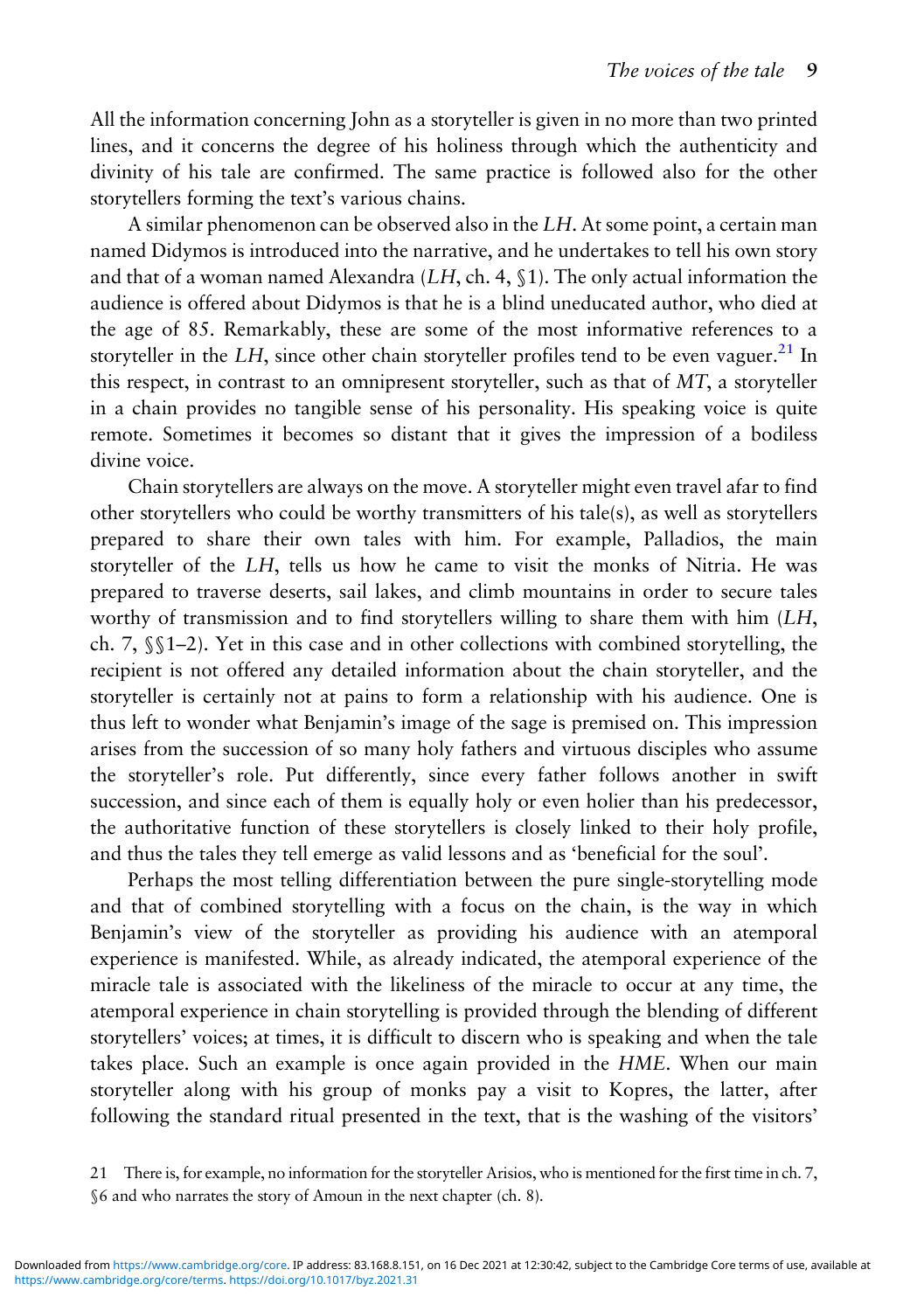feet, sets out to tell tales of other pious fathers. However, before allowing Kopres to assume the storyteller's role, the text's first storyteller and author undertakes to introduce Kopres:

He, without the slightest thought of pride, gave us an account of his own life and that of his great predecessors, who had become much better men than he, and whose manner of life he himself imitated. 'There is nothing wonderful about my achievements, my children', he said, 'when they are compared with the rule of life that our fathers followed'.

<On Patermuthios>

For example, there was a father who lived before us called Patermuthios.<sup>22</sup> (HME, ch. 10, 11–19)

A series of questions arises here: Who tells the tale of Petermuthios? To whom does this voice belong? Is it the first storyteller's voice or that of Kopres? It is after the telling of the story of Patermuthios' trip to Paradise from where he takes a miraculous fig that one is allowed to conclude with certainty that the storyteller is Kopres (HME, ch. 10, 128–52), since it is explicitly stated that he is the one who actually sees the paradisiacal fig brought by Patermuthios. Immediately after this statement comes the following sentence: 'the priest Kopres was telling us this tale'  $(HME, ch. 10, 141),$ <sup>23</sup> which resolves any uncertainty concerning the storyteller's identity.

Through the blending of the two voices, there is also a blending of two different time levels: the time that Kopres hears the story from Patermuthios himself and the time that Kopres tells the tale to the first storyteller and his group. This blending of time levels acquires importance a few lines later, as Kopres continues his narration but is interrupted by a member of his audience who falls asleep ( $HME$ , ch. 10, 159–60).<sup>24</sup> When the man who fell asleep wakes up, he narrates a dream in which Kopres appears holding a golden book and reproaching him for doubting the truth of his narration. This narration of the man who dozed off is offered through the voice of the first storyteller, the member of the group of monks who visit Kopres. While thus Kopres talks, we suddenly switch to our first storyteller, who informs us about what another brother tells concerning his own dream experience. Hence, within the man's dream Kopres still talks (he is still the storyteller), while out of the dream we have switched to our first storyteller who transmits the dream's content.

To complicate things further, following this incident Kopres takes on the role of the storyteller again (a further switch) and goes on to narrate his own story (HME, ch. 10, 177–88). In so doing, he returns to the time of the monks' visit that initiates this

<sup>22</sup> Russell, Lives of the Desert Fathers, 82; emphasis added.

<sup>23</sup> Russel, Lives of the Desert Fathers, 85.

<sup>24</sup> Russel, Lives of the Desert Fathers, 85.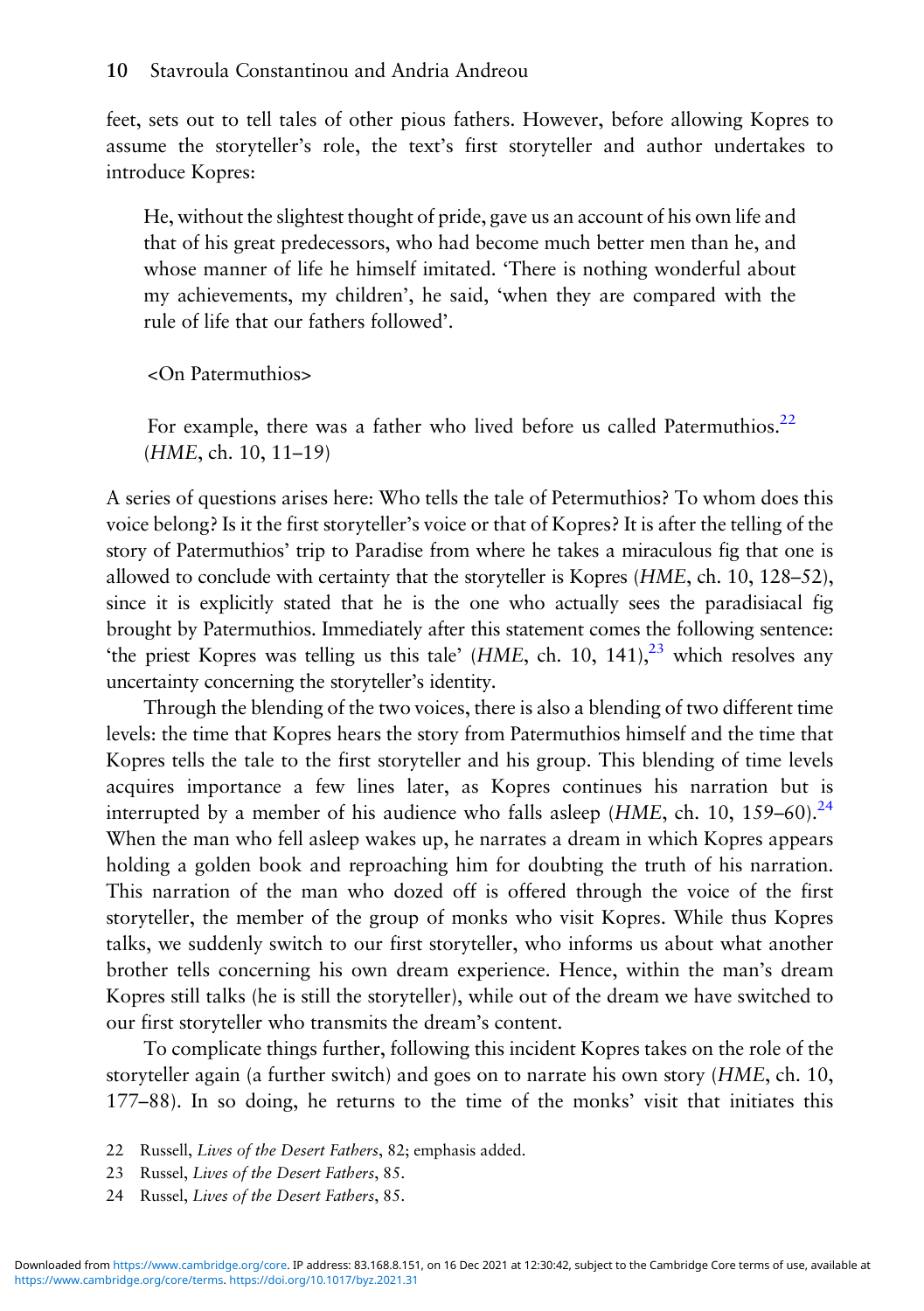internal chain of storytelling. To add another dimension, after Kopres finishes his story, and without any indication of who is the speaker, there is a switch back to the third person. A voice now undertakes to tell the tales of, first, abba Sourous, within which at some point the voice of abba Anouf is heard speaking  $(HME, ch. 11, 1–41)$ ; and, secondly, of abba Ellis (HME, ch. 12, 1–87). The most logical inference of what happens in this case, given the absence of any narrative frame and indication, would be to suppose that the tale has reverted to the main storyteller. Nevertheless, at the end of the twelfth chapter (that is, two chapters after this undefined voice begins to speak) we suddenly realize that the storyteller is still Kopres ('When Father Kopres had finished telling us these amazing stories';  $HME$ , ch. 12, 88–9).<sup>25</sup>

There are many other instances in the HME in which such a blending of voices and time levels take place. In some cases, the structure becomes even more composite through the insertion of storytelling interjections in the form of questions. The agent of enunciation is unknown or unclear and is accompanied by the total exclusion of speaking frames. The persistence of such phenomena in many tales included in collective biographies and collections of beneficial tales supports the hypothesis that this is an intentional storytelling technique that is part of the works' organizational structures. In fact, this hypothesis is strengthened when one turns to the combined storytelling in which the omnipresent storyteller and the storyteller chain are represented on equal terms.

### Combined storytelling: the omnipresent storyteller and the chain

The collection of edifying tales constitutes the par excellence text of combined storytelling. The three early collections falling into this category that are examined here, Daniel of Sketis' Narrations (6th century; hereafter DN),<sup>26</sup> Moschos' SM, and Anastasios of Sinai's Narrations (7th century; hereafter  $AN$ ),  $27$  feature an omnipresent storyteller who appears in almost every tale alongside the chain. The profile of the single omnipresent storyteller in these collections is that of a pious and learned monk whose personality, however, never becomes as open and intimate as that of the omnipresent storyteller in miracle collections, despite the fact that these storytellers, too, act as characters and protagonists of certain tales. In the AN, for example, we learn little about the omnipresent storyteller's profile beyond the fact that he is a monk (AN, ch. 8, 13) and that he has dwelt for a time on the Mount of Olives (AN, ch. 3).

Compared to Daniel and Moschos, however, Anastasios does behave in ways that bring him closer to the miracle collections' omnipresent storyteller: he makes sharp

25 Russel, Lives of the Desert Fathers, 92.

26 Ed. and trans. in B. Dahlman, Saint Daniel of Sketis: a group of hagiographic texts edited with introduction, translation, and commentary (Uppsala 2007).

27 Ed. in F. Nau, 'Le texte grec des récits utiles à l'âme d'Anastase (le Sinaïte)', Oriens Christianus 3 (1903), 56–79; S. Heid, 'Die C-Reihe erbaulicher Erzählungen des Anastasios vom Sinai im Codex Vaticanus Graecus 2592', Orientalia Christiana Periodica 74 (2008), 71–114.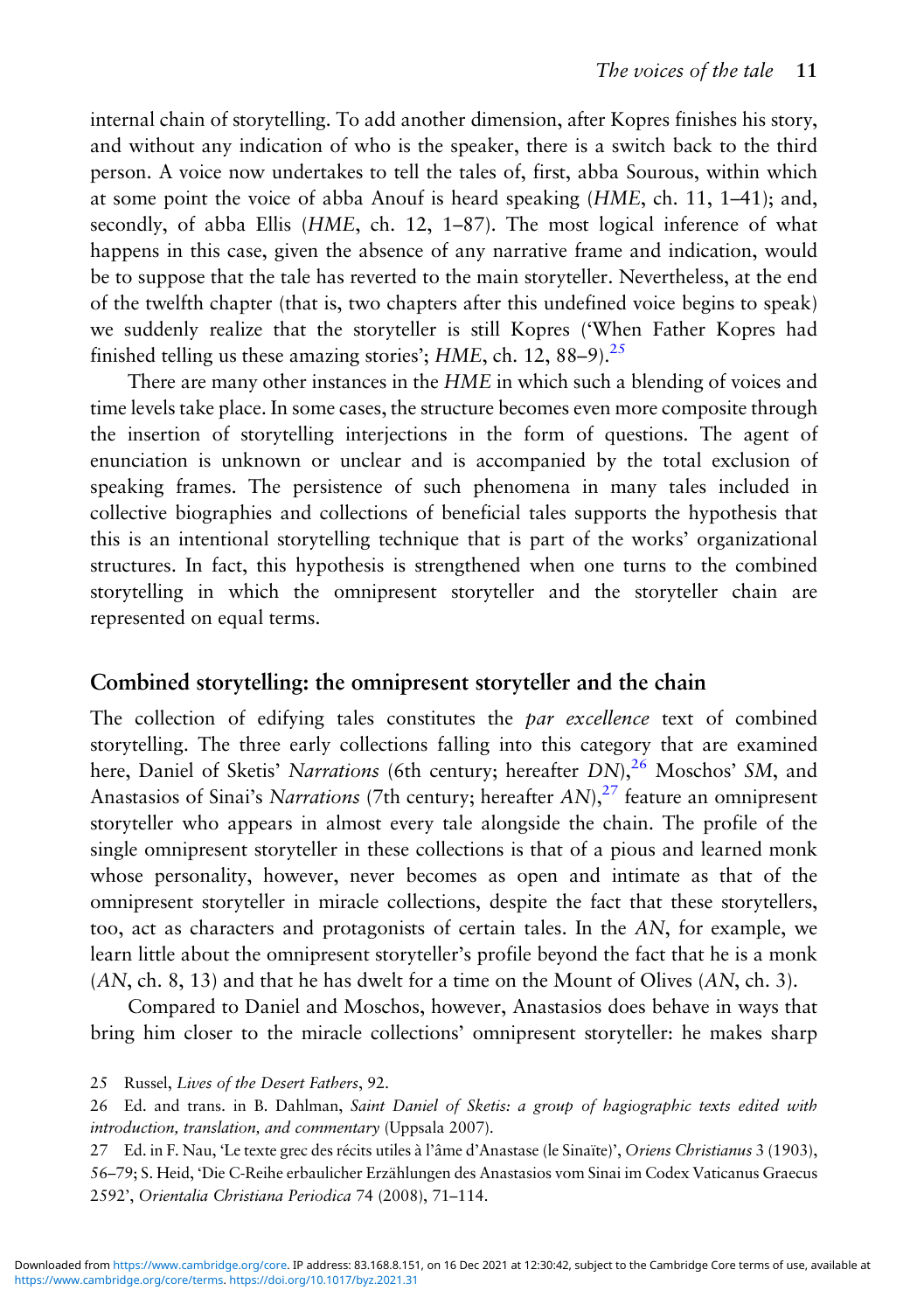comments about heroes of his stories (e.g. 'Christ-hater' and 'defiled'; AN, ch. 5.1 and ch. 9.6) and offers some explanations and clarifications.<sup>28</sup> However, none of these omnipresent storytellers becomes as intimate and coherent as the storytellers in miracle collections. The storyteller's elliptical profile is most graphically illustrated in Daniel's text, where he as the omnipresent storyteller appears abruptly without any introduction. As teachers, all three storytellers are closer to the chain storyteller than to the single one. Their wisdom emerges through their role as successors in a chain. Likewise, these storytellers' voices acquire authority as an addition to previous or later storytellers' voices.

Benjamin's atemporality of experience in the three texts in question, as is the case with the chain analysed in the previous section, is manifested in the form of a blending of storytelling voices. An illustrative example can be found in the SM when a group of monks, including Moschos himself, visit Savvas' monastery (ch. 3). The main storyteller reports that Athanasios, an elderly man tells him that when he (Athanasios) was at the monastery of Penthouklas, the presbyter Konon experienced a temptation about which our second storyteller, the elderly man, hears while he is at Konon's monastery. This constant shifting of voices is complemented by an equal shifting of geographical settings.

Interestingly enough, and as an addition to the constant voice shifting, in this collection the tales conclude, as a rule, without any indication as to who is the speaker until the end of the tale. To make this subtle point clear, we cite two examples. The first is the aforementioned episode involving Athanasios as a second storyteller, which concludes in the following manner: 'For twelve years he anointed and baptized …; so he drew his life to a close' (SM, ch. 3, 2856).<sup>29</sup> One could once again observe in this passage a blending of voices. In particular, since the tale has been put into direct speech, one could assume that the one who is speaking up to this point is Athanasios who tells the tale that Konon has told him, which reaches us through the voice of the main storyteller. Nevertheless, in the passage quoted above, which comes right after the tale's conclusion, we are not certain if Athanasios is the one still speaking or whether these words belong to the main storyteller.

One can also observe a blending of temporal frames. Once it is unclear who is the speaker, it also becomes unclear what is the temporal frame. It is not clear in the present instance whether we are at the point at which Athanasios tells the tale to the omnipresent storyteller or instead the point at which the omnipresent storyteller tells the tale to someone else. In fact, one comes across many tales in the SM which begin without introducing their new storyteller; he appears abruptly at some later point for us to realize that he has been the person speaking from the outset. Moreover, many times in the SM, the ending of a tale is left completely devoid of any discernible sense

<sup>28</sup> In the first tale, for instance, he explains why he has associated the Saracens with the demons: 'for demons

call the Saracens their friends and this is fair' (Anastasios' Narrations, ch. 1, 11–12).

<sup>29</sup> Wortley, John Moschos, 6.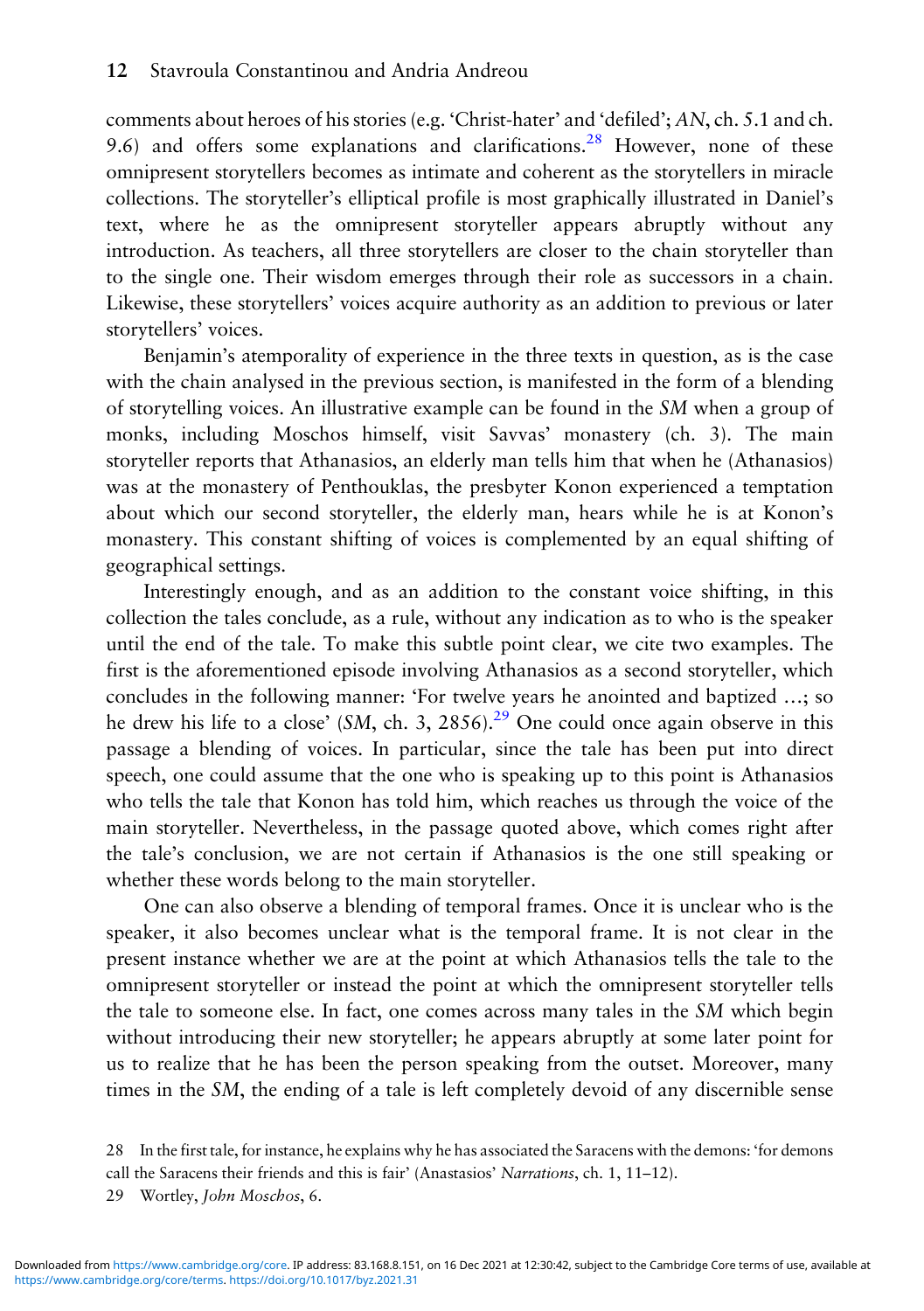of who is the speaker. A number of questions are left unanswered, such as whether the storyteller of the preceding chapter is the one who continues talking in the following chapter. At the same time, one wonders whether there is a switch back to the main storyteller who undertakes to tell a new tale.

Another illustrative example of the blending of narrative voices and temporal frames comes from DN. At some point, the omnipresent storyteller reports that at a certain unspecified time, Daniel insisted that he and the disciple accompanying him would stay in the street, since they had nowhere else to stay. This insistence causes the disciple's heated reaction. However, it seems that staying in the street eventually constitutes the springboard that allows Daniel to assume the role of storyteller. Suddenly an elderly man named Eulogios appears, who approaches and kisses Daniel's feet, inviting him to his house, along with his disciple and all the homeless he can find on the street  $(DN, ch. 6, 15–21)$ . On their way back to Skete, Daniel's disciple insists on being told Eulogios' story: who is this man and how does he know Daniel? Daniel refuses to satisfy the curiosity of his disciple, who once again is angered and refuses to provide Daniel board for the night (DN, ch. 6, 31–41).

If one considers that the meeting with Eulogios is the first incident that the omnipresent storyteller narrates, then Eulogios' story begins in medias res through the voice of the omnipresent storyteller and proceeds in the same manner until Daniel and his disciple leave Eulogios' house. What the disciple, and along with him the reader or external listener of the tale, desires to hear from that point on is the beginning of Eulogios' story, which Daniel has the privilege of knowing and is thus deemed responsible for sharing. Nevertheless, Daniel does not want to tell the story unless he receives his dinner (DN, ch. 6, 31–41). The occasion for the retrospective reconstruction of the story on behalf of the disciple (and the audience) is thus extended with a discussion concerning Daniel's denial, the disciple's insistence, and the food that has to be offered as a counter-gift to Daniel's act of storytelling. Under these conditions, the suspense as to the reason behind Daniel's behaviour is heightened. What is more, in contrast to his other tales, Daniel requests his disciple not to retell this particular story to anyone else  $(DN, ch. 6, 56).$ <sup>30</sup> Thence, the audience of the collection is in a way initiated into the storyteller's secret. In brief, Daniel's narration concerns his own involvement in the way in which Eulogios' life evolves: the latter was living a life of philanthropy until Daniel guaranteed his salvation and everything changed. Eulogios gave up his God-loving life for a life of fame and wealth as a dignitary in Constantinople. After Daniel's repeated requests to God, Eulogios returns to his pious mode of living.

But even within Daniel's narration, we often lose track of who the storyteller is when the third-person singular is employed as a form of narration. The third-person singular is the omnipresent storyteller's grammatical person of preference throughout the collection. In fact, in the collection the first-person singular, when it is employed, refers to Daniel or

<sup>30</sup> Dahlman, Saint Daniel of Sketis, 151.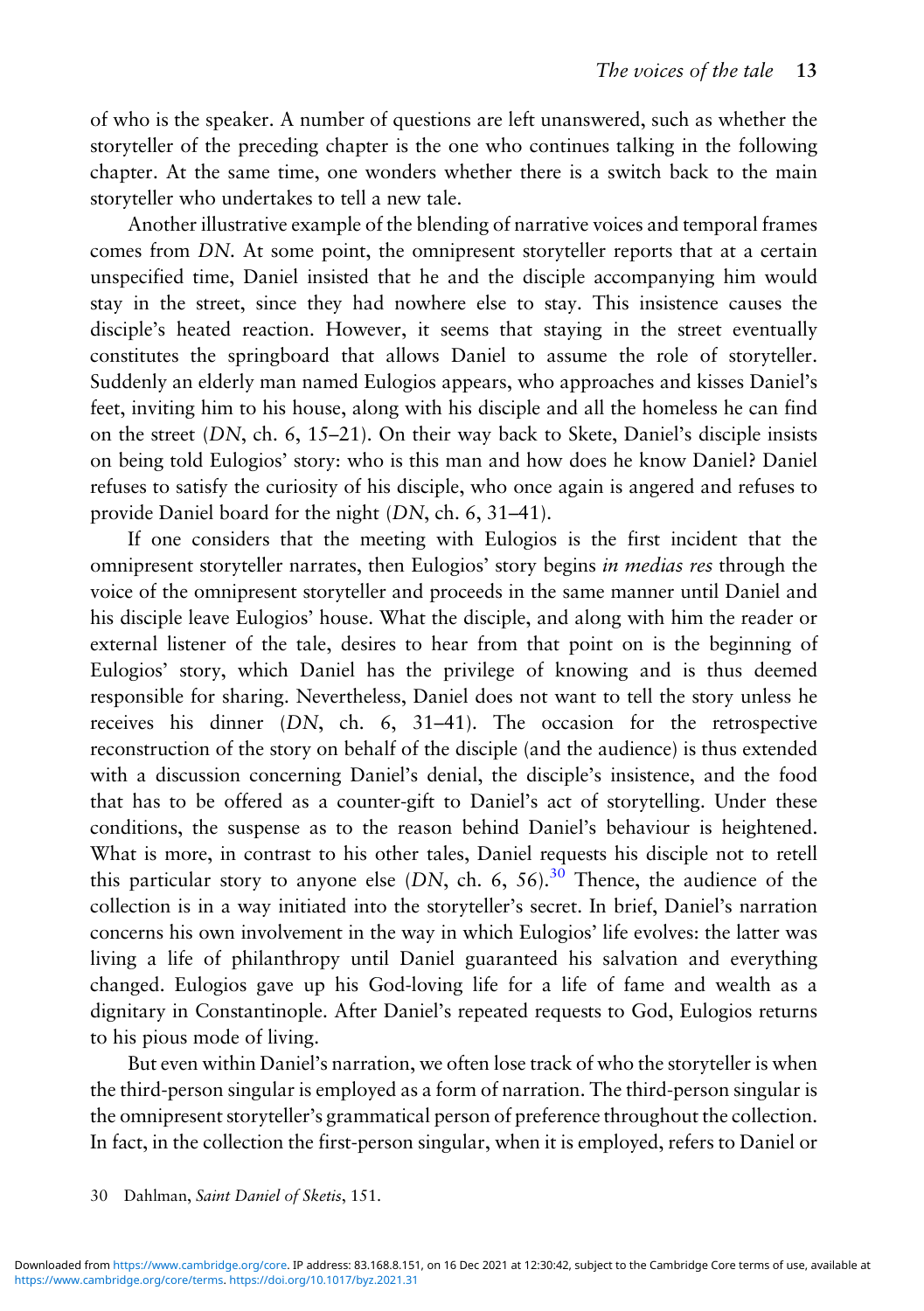other storytellers that form a chain, but never to the omnipresent storyteller who exclusively uses the third-person singular as a narrative mode. This feeling of confusion is intensified as the passing from Daniel's address to the protagonist, Eulogios (located in the past), to the narrative moment in which Daniel actually takes up the role of the storyteller for his disciple (located in the present) is not at all clear.

While Daniel narrates a past conversation with Eulogios, he suddenly switches to the present, addressing his disciple without any clear indication. The confusion of temporal frames becomes even more apparent when immediately after we switch to the omnipresent storyteller and to another time frame (the time of the composition or the time of each retelling of the tale):

This is what Abba Daniel confided to his disciple when they had returned from the Thebaid. Wondrous is the goodness of God, how in a short time he raised up Eulogios and again so humbled him to his benefit. Therefore we pray that we, too, may be humbled in Christ.<sup>31</sup> (DN, ch. 6, 230–4)

Interestingly, this is the only time in the collection that the omnipresent storyteller employs the first-person plural. Additionally, within Daniel's narration there are other narrations of parts of the same story to persons other than the disciple, which are transmitted again through Daniel's voice. For example, Daniel narrates his intercessions for Eulogios' soul and the events leading to the two men's meeting, but without repeating the tale. Hence another time frame is added, the telling of the tale to Eulogios before it comes to be shared with the disciple.

Anastasios' collection presents a rather different manner of the blending of narrative voices. It begins by giving the impression that there is only a single omnipresent storyteller: Anastasios. It is only after six chapters have elapsed that the storytelling chain moves into the present. In order to understand why this would make a strong impression on the recipient, it is worth commenting briefly on the way in which the main storyteller is inserted each time from the first to the seventh chapter. The tale of the first chapter begins without having Anastasios identify himself: we are introduced to the story's protagonist instead (AN, ch. 1, 1). Then, Anastasios embarks on a comparison between demons and Saracens, which serves as the launching board that propels the narration of his second tale in the next chapter. In fact, the whole second chapter works as a justification as to why Saracens are even worse than demons.

The next chapter begins with a sudden recollection. The storyteller remembers that before the events of the previous tale had taken place, something similar happened to him while he was residing on the Mount of Olives (AN, ch. 3, 1). In the fourth chapter, the main storyteller decides to add to the story related in the second chapter, which provoked the narration of the third chapter, the reason for which he commits these stories to writing. His intention is to strengthen Christian faith. The tale that follows this statement constitutes an example of what can be achieved through faith (AN, ch. 4,

#### 31 Dahlman, Saint Daniel of Sketis, 165.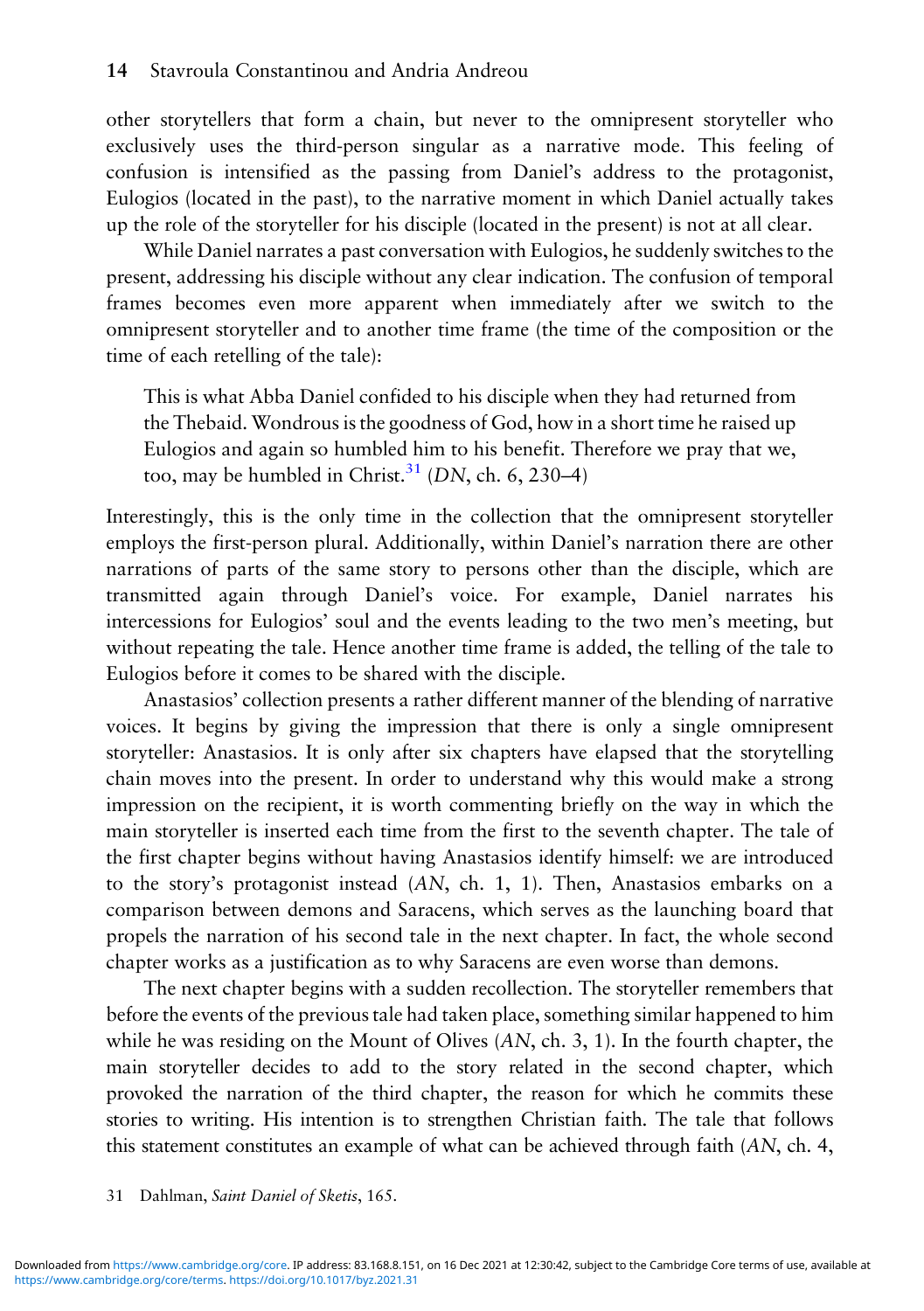10–11). The fifth chapter begins with the introduction of the story's protagonist, while in the next one the storyteller establishes a geographical link with the previous chapter as he remembers that something else has happened at the same location.

From this brief exposition, we might draw the conclusion that the sequence of the tales is ordered according to the storyteller's memories and thoughts. He begins a tale by inserting its protagonist. A comment or a location in the story draws his thoughts elsewhere and this new direction determines the content of the next tale. At first glance, the seventh chapter seems to follow the same pattern, as it begins by establishing a temporal link with the previous stories (AN, ch. 7, 1–3). Having already heard or read the stories of the previous six chapters, the audience is bound to believe that storytelling will continue through the main storyteller's voice. However, this impression changes when in the sixth line the plural pronoun 'us' occurs, implying that the tale is told by some 'true servants of Christ' through which a chain of storytellers is established. What has been hinted at in the above exposition, namely that the collection presents itself as straightforward with the storyteller's voice being singular and omnipresent, but that then the audience is faced with a voice that cannot be easily pinned down to the omnipresent storyteller or other storyteller(s), is apparent in other chapters of Anastasios' collection.

The collection of Anastasios thus preserves the appearance of having an omnipresent storyteller who arranges his tales according to how his memory orders them, but in fact this pattern is (intentionally) turned upside down through the insertion of other storytellers who cancel the boundaries between each telling voice, blending in turn the way Anastasios' memory supposedly orders the tales (since we don't exactly know that it is him who speaks), and thus confusing the pattern the omnipresent storyteller lays out. In sum, there is a simultaneous fading away of clear indications of who is the speaker and when, as we pass from one tale to another and from one episode to another in the collections that come under the combined storytelling mode. At times it is even unclear who is the speaker within the framework of a given episode. The repetitive occurrence of this phenomenon points to an intentional narrative technique exploited in different ways, a further inquiry would need to clarify what exactly is achieved through the mixture of voices and time frames.

A plausible argument would be that the voice- and time-blending between tales and episodes serves the atemporal dimension of tale experience: we lose grip of the identification of who speaks and thus our focus is directed at what happens. In this manner, the tales are evacuated of their historicity and transubstantiated into atemporal experiences. The storyteller's voice becomes a vague *voice of the tale* not anchored in a specific historical context, a technique creating a teaching experience for various recipients across time and space. In other words, the recipient experiences what happens in an atemporal time frame and 'lives' the lesson directed to him, which he in turn can transmit in another unspecified time frame in the future by assuming himself the role of the storyteller, and thus becoming the new voice of the tale. The atemporality of experience is ultimately identified with a constant repetition of the voice of the tale.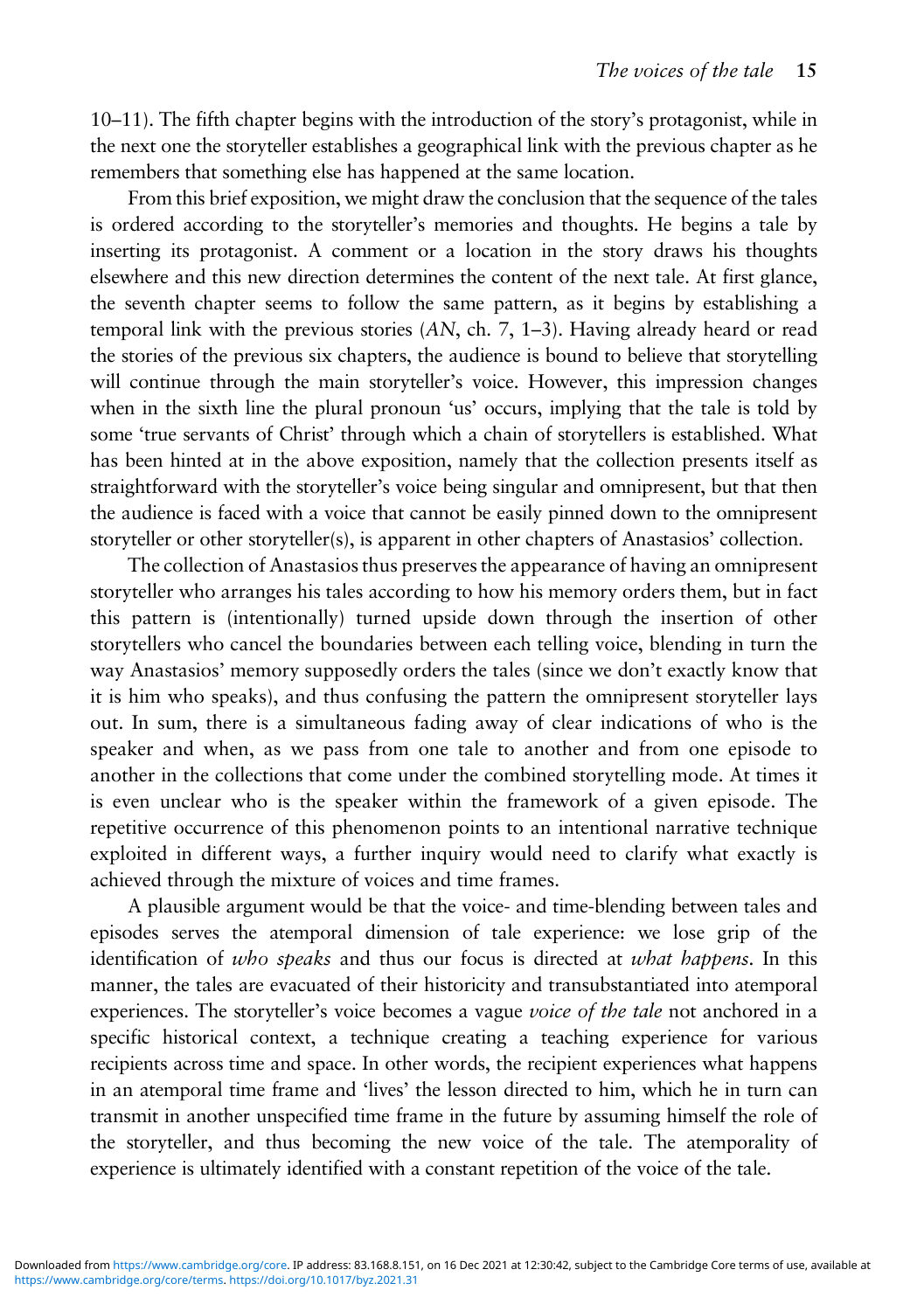## Conclusions: theory, application, and re-evaluation

In order to assess the usefulness of the storytelling network established here, let us briefly return to the theoretical framework presented at the outset. Returning first to Fludernik's dictum that tales should be seen as narrative forms in their own right, it would now be plausible to suggest that our investigation of the storyteller in the examined works supports this. In his various forms, the storyteller appears to be an inherent feature of the hagiographical tale. A literary genre is traditionally considered to be a form of writing which presents governing principles repeated in every 'representative product' of the category.<sup>32</sup> In this, the storyteller seems to be a principle repeated in all tales. On the other side of the coin, however, Fludernik's argument seems incomplete, at least as far as the Byzantine tale is concerned. The storyteller emerging from this corpus, is not a monolithic concept, but changes according to generic conventions and authorial intentions.

As regards Benjamin's approach to the storyteller, several points could be made. The storyteller's profile seems to be constructed in terms of Benjamin's elaborations. However, as far as early hagiographical tales are concerned, the manner in which experiences pass from mouth to mouth is not the same for every tale, and the storytelling modes and types established here are illuminating on this point. In the case of the single omnipresent storyteller, the source of the tale may or may not be indicated, but it never takes the form of another person who *speaks*. As for the chain of storytellers, the source is another storyteller whose source is another storyteller who retells what he has heard from a previous storyteller, and all of them are present in the text, even when their voices are mingled. In combined storytelling, both possibilities might be detected: the single voice of the omnipresent storyteller and the mingling of different storytellers' voices.

The same is valid with regard to the storyteller who becomes a teacher. In the case of the single storyteller, the teacher gives counsel based on the details he provides through which his story becomes truthful. In the case of chain storytelling, each storyteller assumes value because of the status of the previous storytellers forming the chain, who are all pious men with something beneficial to tell or to do. The combined storyteller, once again, applies features from both.

As regards the temporal experience suggested by Benjamin, the validity of this feature seems to be linked to the subgenre and storyteller in question since, as has been shown, it is manifested as the dominance of the voice when it comes to the single omnipresent storyteller and as the fading of the voice in the case of the combined storyteller. In sum, it seems that the concept of the storyteller is much more than meets the eye. As an inherent feature of Byzantine tales, he acquires many functions which

<sup>32</sup> Such reflections on genre are provided in I. Nilsson, 'Archaists and innovators: Byzantine "classicism" and experimentation with genre in the twelfth century', in B. Agrell and I. Nilsson (eds) Genrer och genreproblem: teoretiska och historiska perspektiv / Genres and Their Problems: theoretical and historical perspectives (Gothenburg 2002), 413–25.